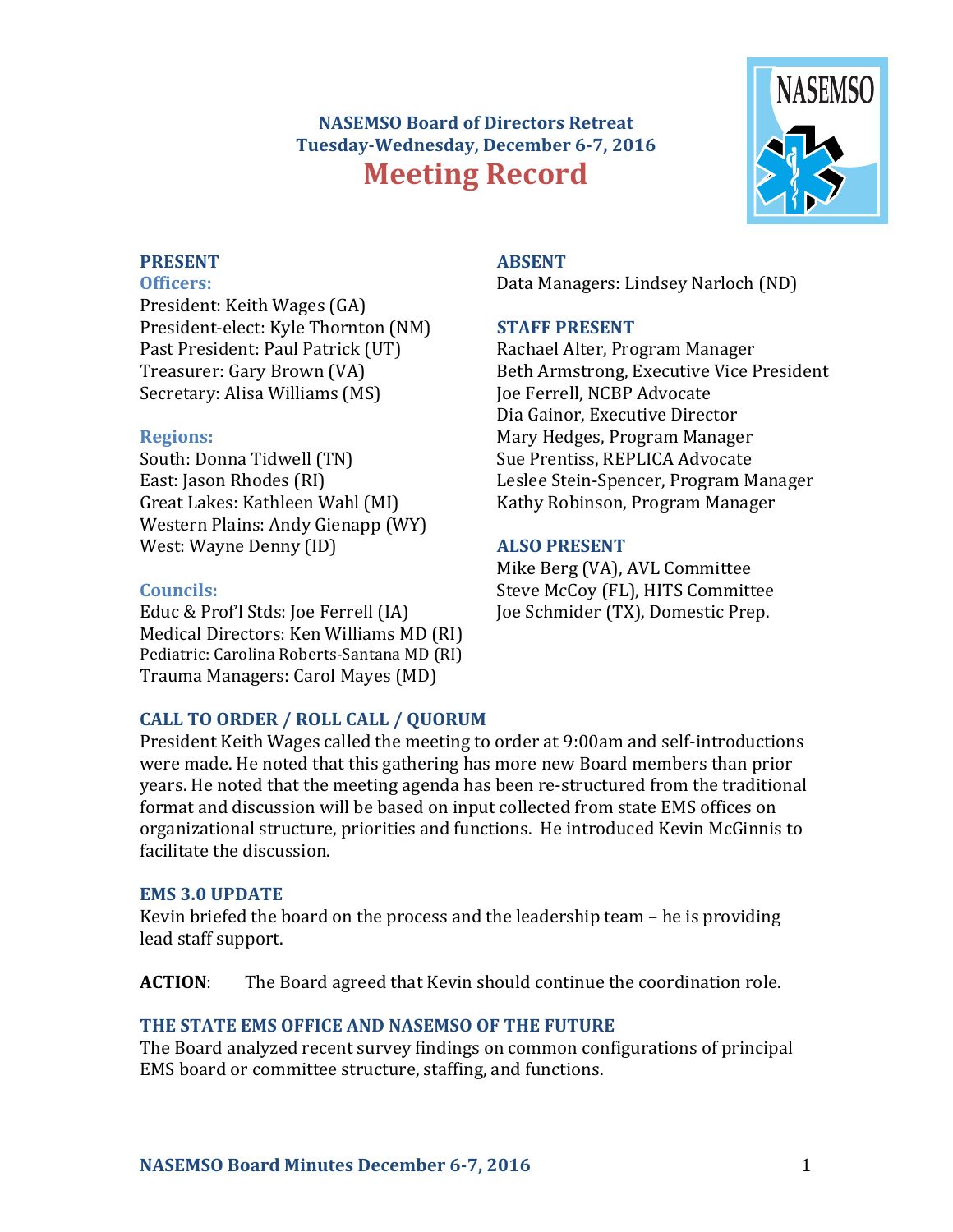#### **MEETINGS UPDATE**

Beth went over upcoming plans and locations (March 6-8, 2017 – New Orleans; September 2017 – OKC; Spring 2018 – Rhode Island).

- ACTION: The Board approved locating the 2019 Spring Meeting in the Western Plains region. Staff will collect information to locate in St. Louis, Denver, and other viable options.
- ACTION: The Board accepted Rhode Island hosts' recommendation that May 2018 dates are preferable to March 2018 despite a conflict with EMS Week, and prefer the Providence location given lower rates than Newport properties over that timeframe.

#### **PROJECT UPDATES**

**REPLICA** – Sue Prentiss has spent considerable time on a legislative strategy for Year 1 and Year 2 to identify target states. Simultaneously, she has been developing plans and tools to have in place for a "joint public agency" with representatives from all states to oversee the Compact operation once the  $10<sup>th</sup>$  state enacts the legislation. A communications strategy is also being developed.

**Model Clinical Guidelines for EMS – Mary Hedges noted that a core group of** guidelines was developed in2014. Updates are being made now and new guidelines will be added to the core set – the goal is three complete documents.

**CAP-7** – Dia Gainor indicated that EMS Compass released 14 measures at EMSCompass.org. They are not complete as whole families of measures – the goal is to have a living laboratory to test them. Plans are being drafted on sustainability of the project.

#### **TREASURER'S REPORT**

Gary Brown presented the finance report as of November 30 noting total net assets of \$993,539.

ACTION: Kathleen Wahl moved, seconded by Andy Gienapp to accept the report as presented. The vote was unanimous and the motion carried.

*The meeting recessed at 4:00pm on Monday, December 6 and reconvened at 8:00am on Tuesday, December 7.*

#### **EXECUTIVE SESSION**

The Board went into executive session 8:30-9:45am and addressed performance of the management firm/staff.

#### THE STATE EMS OFFICE AND NASEMSO OF THE FUTURE, CONTINUED

Functions of the State EMS Office of the Future were identified:

■ rule promulgation;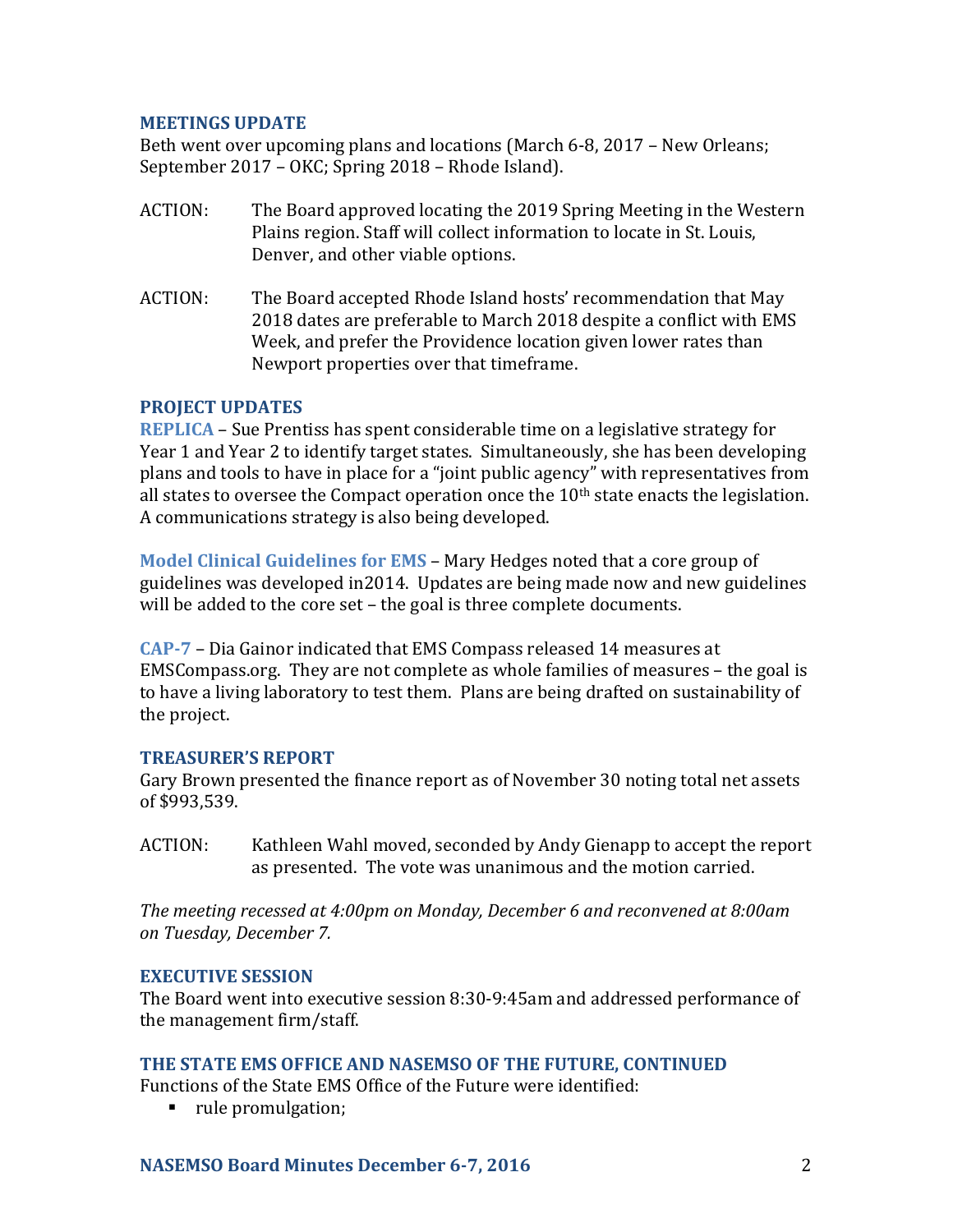- strategic planning;
- board and council management; safety (culture, mental health, provider, patient);
- system planning and development (anticipation of needs/priorities, reimbursement/finance, workforce adequate pay);
- $\blacksquare$  changing healthcare system/demands  $(CP/MIH)$ ;
- workforce development (recruitment and retention);
- **•** finance (CMS need ability to bill for CP, national advocacy, create path forward for states and develop resources to help);
- fiscal stability (toolkit, ensure all meetings have value);
- technology/communications (advocate for FirstNet, remain at the table, position statements or standards (FirstNet resolution), automated truck RFID for inspection monitoring, RFID in EDs for equipment tracking, more robust licensure system);
- data (collaborate with TAC re tools and resources, advocate for NEMSIS, use data for system building and report meaningful use. Don't collect just to collect); education (confront increase in education standards, get better at responsibilities regarding education such as accreditation of institutions, consistent and rigid requirements for educators, be at table with NAEMSE);
- rural (delivery, service assurance, new models);
- systems of care (what does it look like at the state EMS office level, distinction between pathologies is important, fear of dilution);
- violence;
- § PHAB.
- ACTION: Maintain Trauma Managers Council and establish a committee on Emerging Systems of Care.

### **NASEMSO INFRASTRUCTURE**

Dia Gainor presented a brief history of the organizational development of NASEMSO and current HQ capabilities.

### **NASEMSO ORGANIZATIONAL ANALYSIS**

Based on data collected in November 2016 from state EMS offices.

Gary Brown reviewed findings regarding strengths and weaknesses:

**Strengths** – the great strengths are seen as networking, information sharing and staff support; followed by resources/products, education/awareness/coalitionbuilding, staff and leadership. Also identified were level of involvement and commitment; relationships.

**Weaknesses** – focus/identity (priorities?); satisfying all assistance needs for state directors; website/online database difficulty; perception that NASEMSO is elitist/arrogant.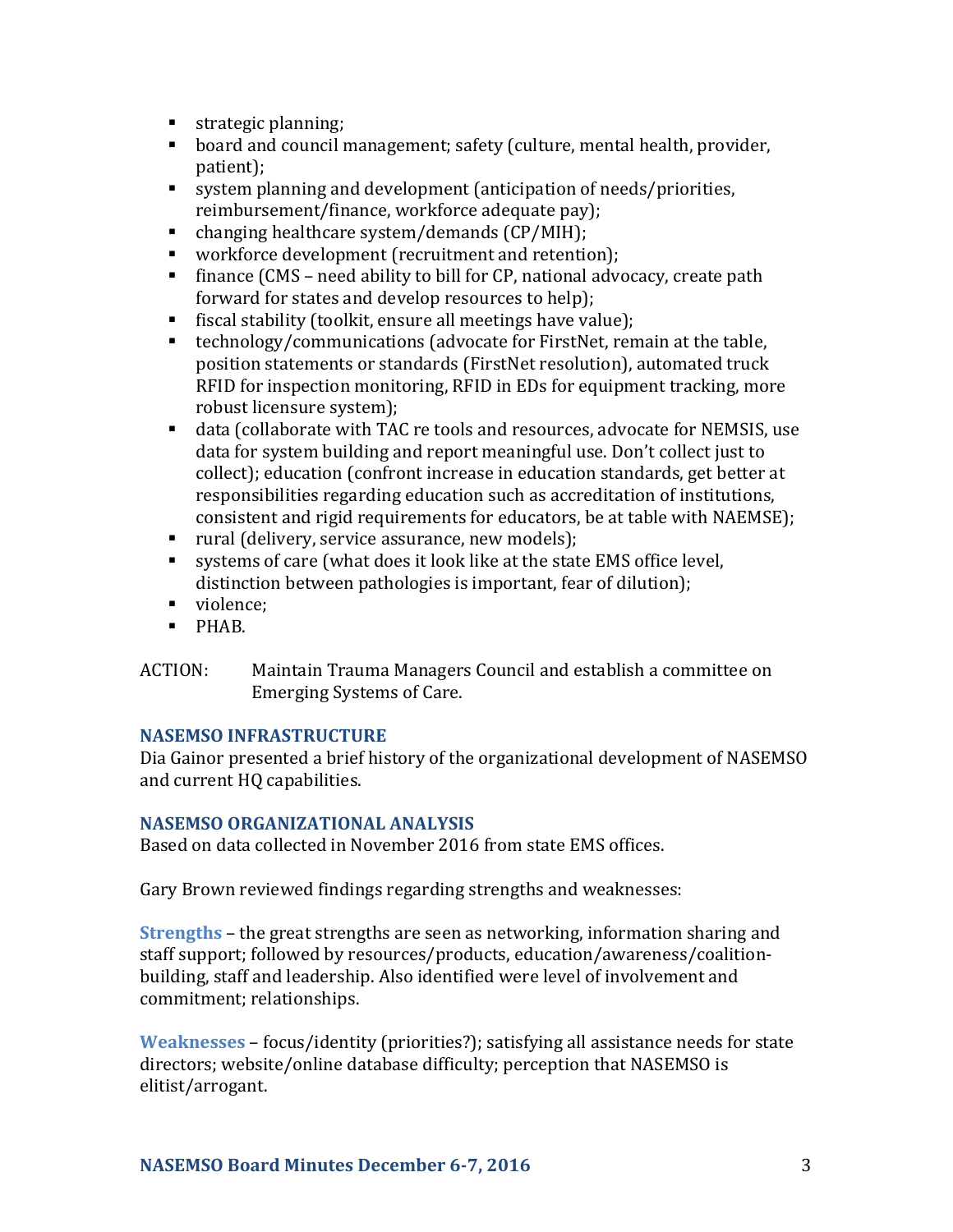**Member Benefits** – Kyle Thornton presented the respondents' assessment of current NASEMSO member benefits - quality and importance. Most valued are resources generated and networking. There were no current benefits that were flagged to be eliminated.

**NASEMSO** is doing a good job at ... Alisa Williams presented the rankings of the following activities:

- 1. Serving as clearinghouse
- 2. Educating national-level decision-makers
- 3. Influencing professional standards
- 4. Influencing public policy
- 5. Increasing visibility of the profession.

**Criticism** – Alisa summarized 18 responses criticizing lack of visibility (6), lack of travel support  $(2)$ , not messaging with a single voice  $(2)$ , organizationally too close to NREMT (1). The Board concluded that the only concern to address is the one that came from multiple respondents - perceived lack of visibility.

**Threats** – Paul Patrick sorted responses into three areas: funding (limited dues, loss) of federal funding and no other sustainable sources); "others wanting to be us" (NAEMT, AAA, other supposedly credentialing agencies) – solve this through collaboration. No fresh new or original ideas "same old same old" approach and people.

ACTION: Consider work groups to address funding sustainability options and organizational relationships/outreach.

**Opportunities** – Keith Wages sorted findings in this area: outreach and communications including both internal and external; expanding partnerships and advocacy.

ACTION: Schedule a forum limited to state EMS directors while councils are meeting.

**Regional Activity** – On behalf of Donna Tidwell, Alisa Williams presented evaluation of information received at the regional level. Respondents rating it fairly low. Alisa can help with more coaching on meeting agendas.

ACTION: Regional representatives approach non-respondents and ask why they didn't.

**Councils** – Respondents evaluated the importance of each council; 20% of respondents did not value the Pediatric Emergency Care but otherwise, at least 80% felt each council was important or extremely important.